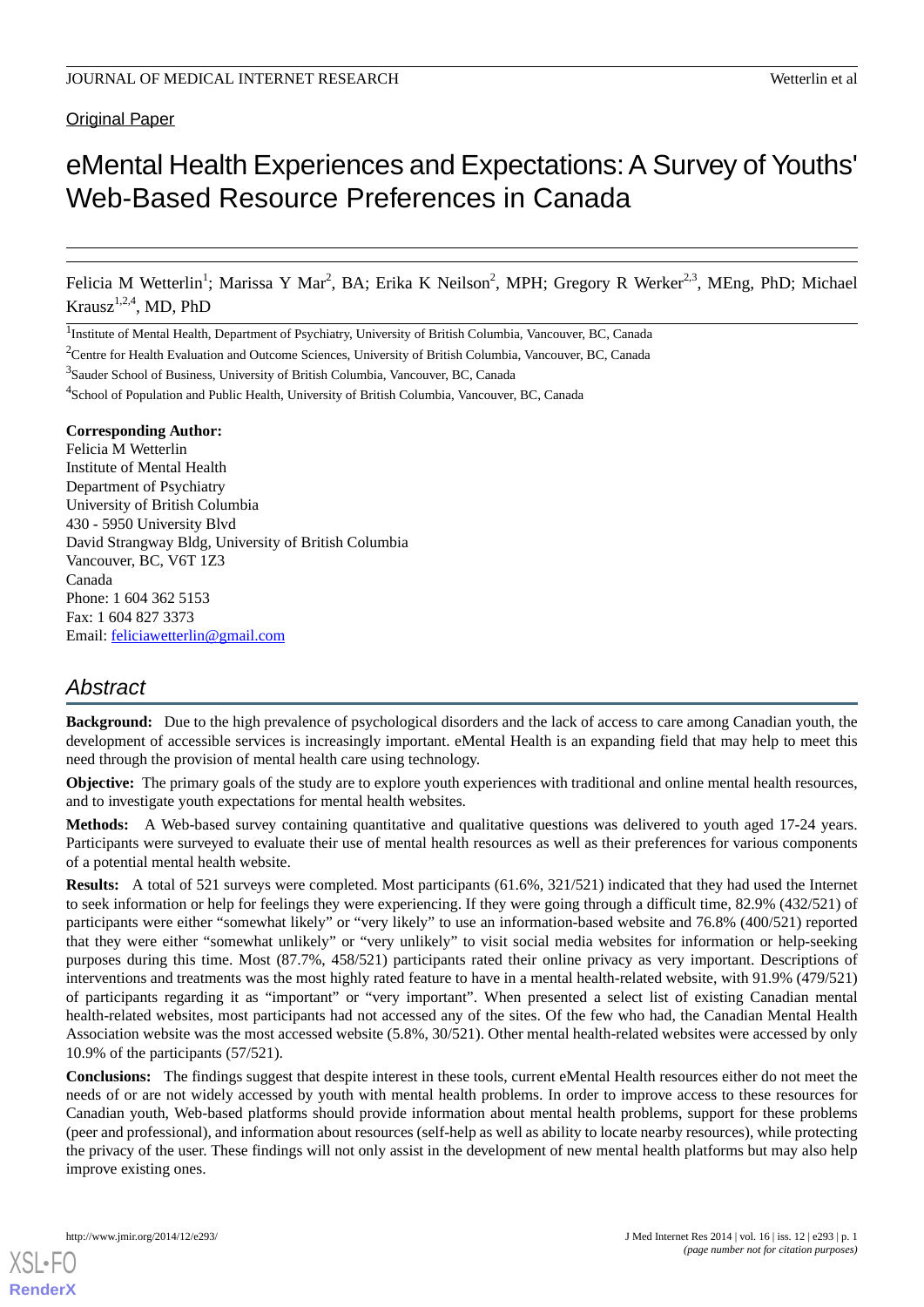(*J Med Internet Res 2014;16(12):e293*) doi:  $10.2196/$ jmir.3526

#### **KEYWORDS**

mental health services; online systems; adolescents; survey; Internet

# *Introduction*

Canadians are heavy users of the Internet [\[1](#page-6-0)]. In 2011, 83% of Canada's population reported using online services [\[2](#page-6-1)], and in 2014, 99% of young Canadians reported having access to the Internet outside of school [\[3](#page-6-2)]. The number of individuals using the Internet to search for medical or health-related information increased from 57.9% in 2005 to 69.9% in 2009 [\[4](#page-6-3)]. With such a large part of Canada's population online, and with many young adults using the Internet for health-seeking purposes, it is critical to understand more about the health-seeking behaviors, experiences, and expectations of youth.

eMental Health is an expanding field and is defined by the Mental Health Commission of Canada as "the use of information and communication technologies to improve mental health" [[5\]](#page-6-4). An increased use of the Internet in everyday life has contributed to a rise in self-help and Web-based therapies for various physical and psychological disorders [[6](#page-6-5)[,7](#page-6-6)].

Developing more accessible services has become increasingly important due to the high prevalence of mental disorders—particularly mood, substance use, and anxiety disorders—in Canada. According to the Canadian Mental Health Survey, 20% of Canadians will experience a mental illness during their lifetime, 11.3% will be diagnosed with major depressive disorder, and 8.7% with an anxiety disorder [\[8](#page-6-7)]. The National Comorbidity survey in the United States reports an even higher lifetime mental disorder prevalence of 44% [\[9\]](#page-6-8).

Youth between the ages of 15 and 24 years have the highest prevalence of mental disorders, and yet almost one-third of Canadians seeking mental health care report that their needs are unmet or partially unmet [[8](#page-6-7)]. In one study, only 42% of young adults aged 19-24 years with major depressive disorder had accessed any mental health services [[10\]](#page-6-9). Research suggests that youth view current/traditional mental health services negatively, and that future efforts should center on the development of interconnected and empowering services as a means of increasing service use [\[11](#page-6-10)]. The Canadian Institutes of Health Research states that "advanced eHealth innovations feature integrated and sophisticated technology that enables interconnectivity at all levels of the health system" and that "eHealth empowers patients and encourages self-management" [[12\]](#page-6-11). These facts suggest the high level of unmet needs can only be addressed by the addition of significant capacity. The need to develop Web-based mental health services is supported by the perceived acceptability of online therapy as a form of treatment [[13\]](#page-6-12), as well as its effectiveness in providing support for youth who have family members experiencing mental illness [[14\]](#page-6-13).

To guide the conceptualization and development of future effective, attractive, and youth-appropriate Web-based services, we studied current experiences and expectations of online health solutions among youth by exploring the following questions:

(1) What sources of online information are young people most likely to use, and what do they find most accurate, when seeking help for mental health issues?, (2) What sources of online information do young people predict they would use if they had a mental health issue?, and (3) What experience do young people have in using mental health resources on the Internet?

# *Methods*

#### **Recruitment**

The Bell Youth Impact Survey ran from September 2012 to March 2013 and garnered 521 complete responses. Recruitment of youth living in Canada between 17 and 24 years of age was accomplished through a variety of methods. Participants were recruited via targeted Facebook advertisements; Facebook and Twitter pages dedicated specifically to the survey; internal communiqués at the Centre for Student Involvement at the University of British Columbia, Student Communications Services, the Centre for Health Evaluation and Outcome Sciences, the Paid Participants Studies list; and through partner community organizations.

#### **Survey Procedure**

The survey was developed after a review of existing literature concerning youth self-reports of their mental health and resource use. Questions were created in consultation with a licensed psychiatrist. The survey was then administered to members of the research team as well as non-affiliated individuals for pre-testing before use. Approval for the survey was obtained from the Behavioral Research Ethics Board at the University of British Columbia. All participants, regardless of recruitment source, were directed to a website providing a brief description of the survey. From this website, youth interested in participating were prompted to email the researcher in order to receive a website link to the survey and a unique, single-use access code. Participants who followed the link were presented with a consent form and upon acceptance were redirected to the survey, which was hosted on FluidSurveys.

The first component of the survey consisted of the exclusion criteria. Any participant indicating that they were 16 years or younger, 25 years or older, or not currently living in Canada was redirected to the survey termination page and notified that they were not eligible to complete the survey.

The survey consisted of approximately 65 questions distributed over a maximum of 16 pages (depending on skip logic), and took between 15 and 20 minutes to complete. Participants were permitted to skip any question they were unwilling to answer and to discontinue the survey at any time. They were also able to review and change their answers during the course of the survey. Participants who completed the survey and provided an email address received a CAN \$5 gift card to a retail store of their choice (Starbucks, Chapters, or Amazon).

 $XS$  $\cdot$ FC **[RenderX](http://www.renderx.com/)**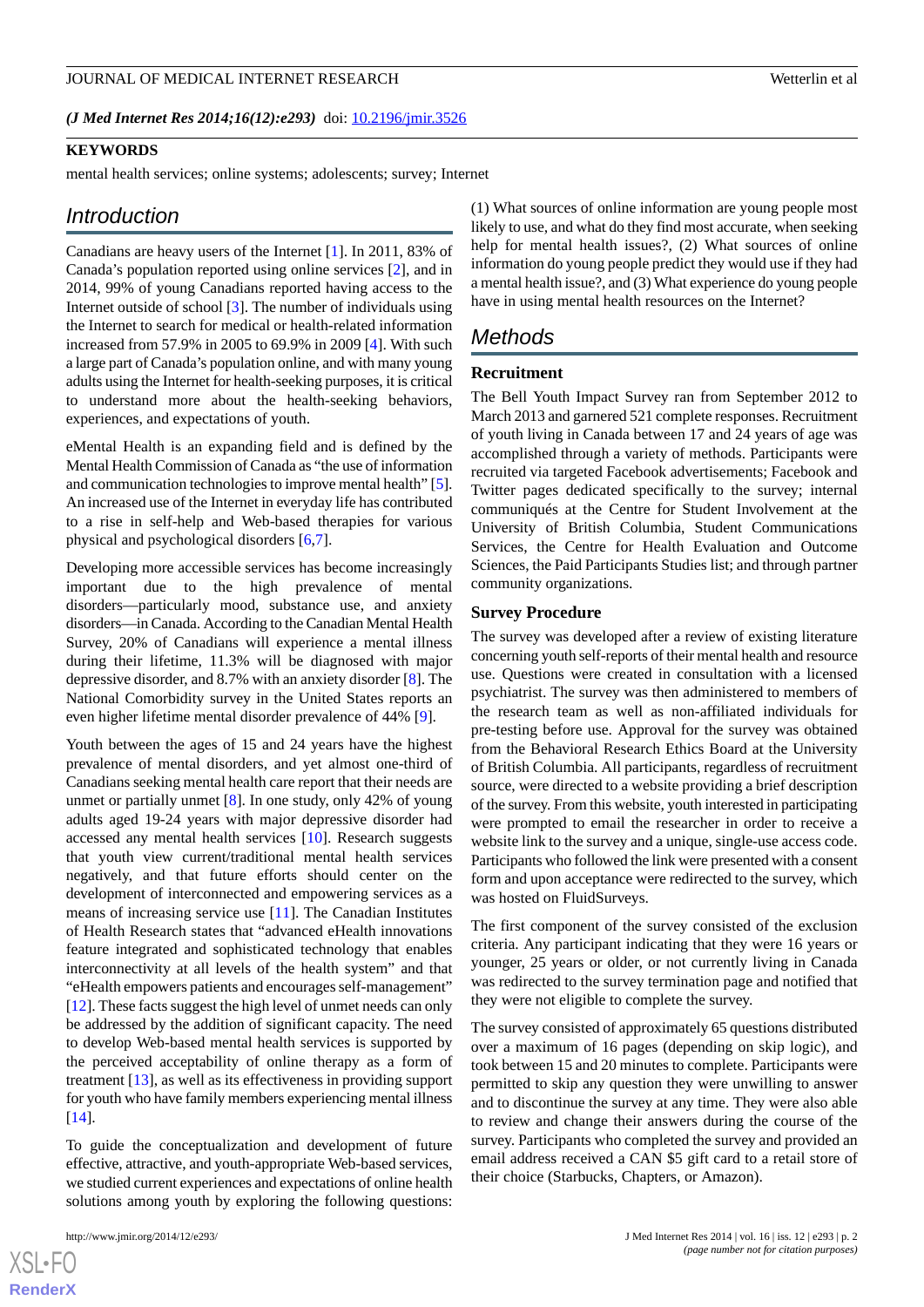Only completed questionnaires, in which all pages were visited (even if some were skipped), were included in the analysis. Participant identifiers were removed from the survey before data analysis.

## **Measures**

The survey consisted of both quantitative and qualitative questions to assess: (1) demographics, (2) mental health literacy, (3) online and offline use of mental health resources, (4) online and offline opinions about current mental health resources, and (5) preferences regarding potential components of a mental health website. In this paper, we include items (3), (4), and (5).

# *Results*

## **Participant Demographics**

<span id="page-2-0"></span>Out of the 521 participants, 76.6% were female (399/521) and the mean age was 20.68 years (SD 2.08). Most participants were

#### Table 1. Participant demographics (n=521).

East/Southeast Asian (44.0%, 229/521) or European/Caucasian (35.5%, 185/521). Most (61.6%, 321/521) participants indicated that they had used the Internet to seek information or help for the feelings they were experiencing. Participant location, ethnicity, and education status are presented in [Table 1.](#page-2-0)

When asked what they were looking for on the Internet in the context of seeking mental health information [\(Table 2\)](#page-3-0), 52.4% of participants (273/521) indicated that when using the Internet for mental health information-seeking purposes they were looking for information about symptoms and 47.4% (247/521) were looking for treatment options. A total of 2.5% participants (13/521) selected "other" as a response and provided their own answer, with common themes such as looking for personal testimonies from people with the same mental health problem, coping mechanisms for their family, counseling or crisis chats, self-help strategies, and ways in which to cope.

| Demographic             |                                                                   | $n$ (%)    |
|-------------------------|-------------------------------------------------------------------|------------|
| Gender                  |                                                                   |            |
|                         | Male                                                              | 121 (23.2) |
|                         | Female                                                            | 399 (76.6) |
| <b>Current location</b> |                                                                   |            |
|                         | British Columbia                                                  | 448 (86.0) |
|                         | Ontario                                                           | 43(8.3)    |
|                         | Newfoundland                                                      | 10(1.9)    |
|                         | Nova Scotia                                                       | 6(1.2)     |
|                         | Alberta                                                           | 3(0.6)     |
|                         | Manitoba                                                          | 3(0.6)     |
|                         | Quebec                                                            | 3(0.6)     |
|                         | Prince Edward Island                                              | 1(0.2)     |
|                         | Yukon                                                             | 1(0.2)     |
| <b>Student status</b>   |                                                                   |            |
|                         | Currently in school (eg, high school or post-secondary education) | 455 (87.3) |
|                         | Not currently in school                                           | 65(12.5)   |
| Ethnicity               |                                                                   |            |
|                         | East/Southeast Asian                                              | 229 (44.0) |
|                         | European/Caucasian                                                | 185 (35.5) |
|                         | South Asian                                                       | 63(12.2)   |
|                         | West Asian                                                        | 32(6.1)    |
|                         | Latin/Central/South American                                      | 15(2.9)    |
|                         | Aboriginal                                                        | 8(1.5)     |
|                         | Caribbean                                                         | 7(1.3)     |
|                         | Arab                                                              | 5(1.0)     |
|                         | African                                                           | 5(1.0)     |
|                         | Pacific Islander                                                  | 3(0.6)     |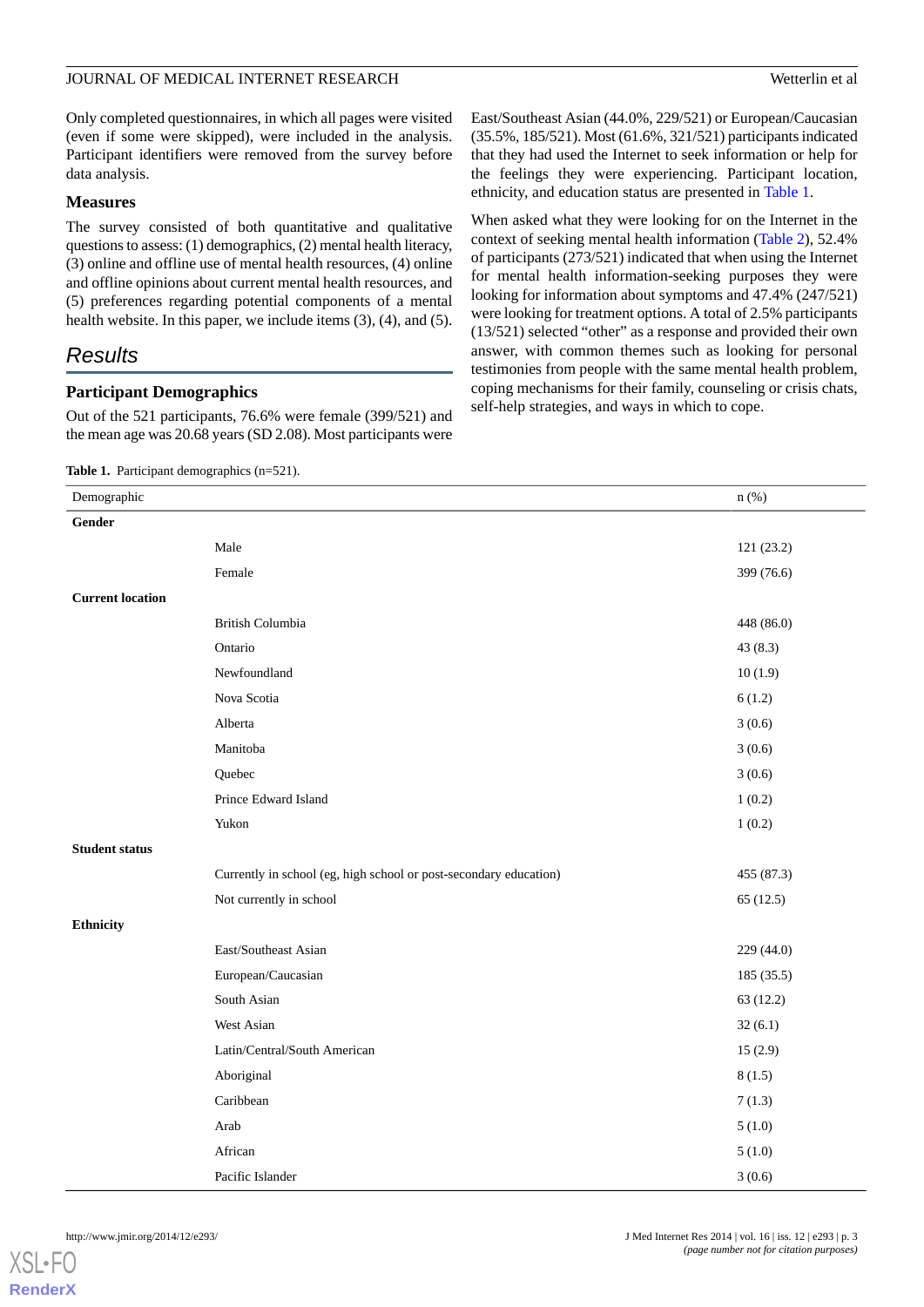#### JOURNAL OF MEDICAL INTERNET RESEARCH

| Wetterlin et al |  |  |
|-----------------|--|--|
|                 |  |  |

<span id="page-3-0"></span>

|  |  |  |  | Table 2. Web-based mental health information-seeking tendencies $(n=521)$ . |  |  |  |
|--|--|--|--|-----------------------------------------------------------------------------|--|--|--|
|--|--|--|--|-----------------------------------------------------------------------------|--|--|--|

| Features                                     | $n$ (%)    |
|----------------------------------------------|------------|
| Information about symptoms                   | 273(52.4)  |
| Information about treatment options          | 247 (47.4) |
| Information about prevalence rates           | 90(17.3)   |
| Web-based questionnaires or assessment tests | 124(23.8)  |
| Peer support                                 | 82(15.7)   |
| A list of local resources                    | 68 (13.1)  |
| Other                                        | 13(2.5)    |

#### **Resource Use**

When asked about the likelihood of visiting certain types of Web-based resources during a difficult time in life ([Figure 1\)](#page-3-1), most (82.9%, 432/521) participants were either "somewhat likely" or "very likely" to use an information-based website with mainly text. Slightly more than half of the participants were "not at all likely" or "somewhat unlikely" to use online interactions such as a group online chat session led by a psychologist (55.3%, 288/521) and chat rooms/support groups/discussion boards (56.6%, 295/521). More than half (59.7%, 311/521) of participants stated that they were "not at all likely" or "somewhat unlikely" to use online games that have help built into them. The majority (76.8%, 400/521) reported that they were either "somewhat unlikely" or "very unlikely" to visit social media websites during this time.

<span id="page-3-1"></span>When asked to rate the importance of human contact within a Web-based mental health resource ([Figure 2](#page-4-0)), the majority of participants (83.9%, 437/521) listed contact with an online professional (eg, therapist or coach) as either somewhat important or very important. Peer support (81.8%, 426/521), family involvement (74.8%, 390/521), and friend involvement (77.1%, 402/521) were other popular responses listed as "somewhat important" or "very important" as contacts to have within a Web-based mental health resource.

Out of the 322 participants who indicated that they had used the Internet to look for information or help about what they were feeling, only 10.6% (34/321) said that they had used social media (eg, Facebook, MySpace) to obtain help with problems such as anxiety or depression.

[Figure 3](#page-4-1) shows the values and corresponding percentages of the responses given when participants were asked to rate the importance of certain features as components of a Web-based mental health resource. The most highly rated features (regarded as "important" or "very important") by participants were descriptions of interventions and treatments (91.9%, 479/521), evidence-based information and links to scientific or research articles (88.3%, 460/521), a resource list to access help "in your area" (86.7%, 452/521), self-guided Web-based interventions for anxiety and depression (84.1%, 438/521), self-help information and tools (82.2%, 428/521), quizzes and tools to help assess mood and behavior (80.0%, 417/521), pictures to help explain topics (75.8%, 395/521), and videos to help explain topics (72.3%, 377/521).

Figure 1. Likelihood of visiting Web-based resources during a difficult time in life.

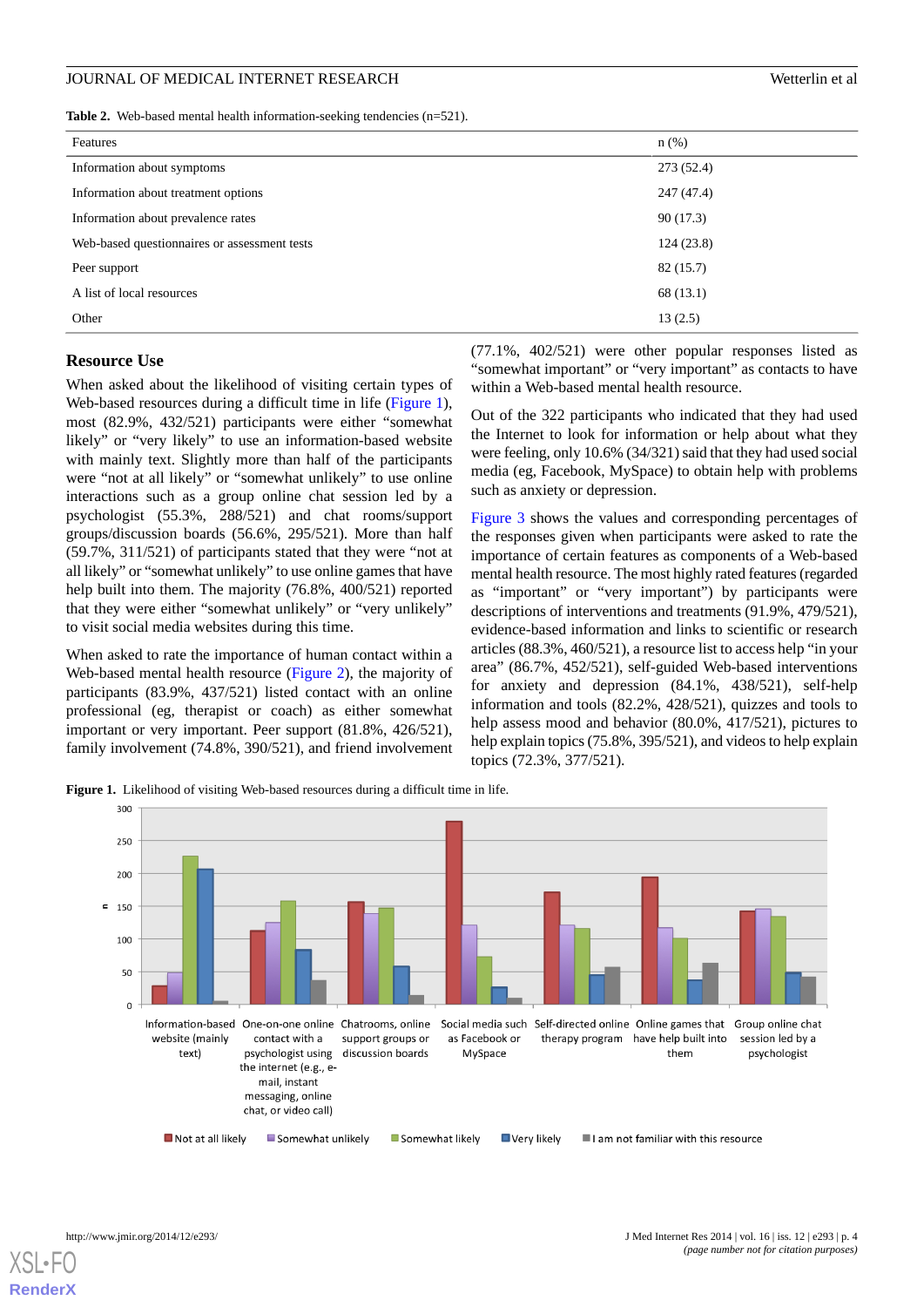<span id="page-4-0"></span>**Figure 2.** Importance of contact with different supports in a Web-based mental health resource.



<span id="page-4-1"></span>**Figure 3.** Importance of different features within a Web-based mental health resource.



#### **Privacy**

Most participants (87.7%, 458/521) rated their privacy as a user as "very important".

#### **Website Familiarity**

Participant familiarity with current popular mental health-related websites was assessed by asking participants to indicate, from a list of Canadian websites related to mental health and well-being, which they had visited. Most participants had not visited any of the websites, but, of the minority who had, the Canadian Mental Health Association website was the most highly accessed Canadian mental health-related website (5.8%, 30/521). The remaining websites were only accessed by 10.9% of the participants (57/521).

# *Discussion*

## **Principal Findings**

With 93% of teens and young adults regularly online [[15\]](#page-6-14), Web-based mental health resources need to become a priority. Easy access to information and treatment options about mental health disorders can better facilitate early detection and treatment of psychological disorders in youth. Our findings show that the Internet is a key resource for youth between the ages of 17 and 24 years when searching for information on symptoms or when looking for help concerning their mental health. This focus on Web-based resources may be linked to the inadequacy of offline/traditional mental health services in providing information and services for all who seek it [\[16](#page-6-15)].

Participants rated the importance of online support in the form of online contact with a psychologist or mental health

```
XSL•FO
RenderX
```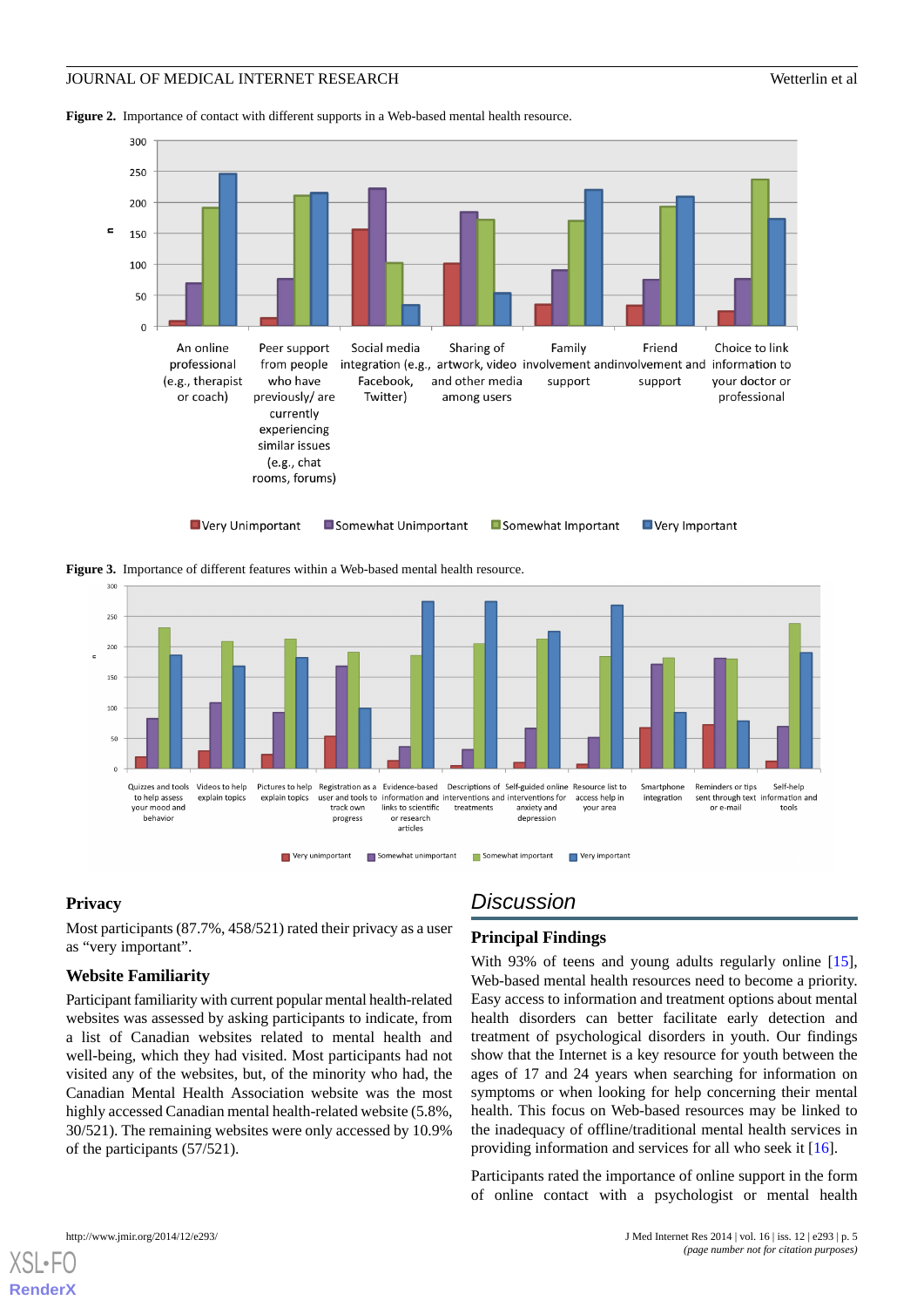professional, peer support, friend involvement, and family involvement as important features of a mental health-related website. This finding may suggest an underlying desire to seek human interaction as a part of an online community without interfering with daily life or compromising privacy.

However, when asked to rate their personal likelihood of using services designed to provide support (such as group online chats with a psychologist, chat rooms, and support groups), the majority of participants stated that they were unlikely to use these services. This discrepancy in results between [Figures 1](#page-3-1) and [2](#page-4-0) may be influenced by our sample, which included both those with mental health issues and those without. For example, participants without mental health problems may have underestimated what features they would use if they were going through a difficult time in their life. Alternatively, this difference in responses may be explained by the psychological phenomenon—pluralistic ignorance—in which people tend to collectively assume that their opinion of a norm or belief is the minority and that the majority thinks differently than they do [[17\]](#page-6-16). In the words of Krech and Crutchfield, "no one believes, but everyone thinks that everyone believes" [[18\]](#page-6-17). In this instance, the average person did not personally need online support, but believes that others do. If this is the case, the response rate of [Figure 2](#page-4-0) may be an overestimate of the importance of contact with different supports in Web-based mental health resources for youth. Other research has found similar trends in hypothetical information-seeking and actual usage of Web-based sources, with a higher percentage of participants indicating that they were likely to use a certain feature than the percentage of participants who had actually used the feature [[19\]](#page-6-18).

Youth do not appear to use social networking sites when looking for help or support for problems such as anxiety or depression. Most participants rated their privacy on the Internet as very important, which may explain the lack of social networking site use for mental health help or support. This avoidance of social networking sites may also be due to the stigma associated with mental illness [\[20](#page-6-19)] and the public nature of such sites. Because of the reported tendency for youth to not use social networks for mental health concerns, it may be important for Web-based platforms to discuss mental health problems in a way that fosters a sense of community while ensuring anonymity for the user. This could help youth with mental health problems connect with similar peers in a safe environment.

Most features ([Figure 3](#page-4-1)) in the survey were rated as being important components of a mental health-related website, suggesting that a variety of features are likely to meet the needs of the youth population. A mental health website would need to have information from credible and trustworthy sources, including descriptions of interventions and treatments. This finding is consistent with previous research [[21\]](#page-7-0), which suggests that the current adolescent generation faces the challenge of finding reliable information online.

Of the currently available mental health-related websites we asked about, very few of the participants had accessed any at all. Reasons for this lack of access are unclear. It may be due to lack of awareness of existing mental health-related websites as a result of advertising (ie, perhaps these websites are helpful, but are not advertised and therefore not recognized or accessed by participants), or perhaps they are inadequate and there are no sites that meet users' needs. Alternatively, in our study, we may have inquired about the "wrong" websites (ie, websites that do not provide the needed services and are therefore not used by young people searching for mental health resources) but other sites are used and seen to be useful. This finding is supported by the systematic review by Krauer et al [\[22](#page-7-1)], which analyzed help-seeking behavior among young people and found that current Web-based mental health resources do not contribute significantly to help-seeking behaviors. The review, however, does state that young people are inclined to use Web-based resources. Rickwood et al have further explored the subject in a review that underlined the need for mental-health help to be easily accessible and youth-friendly [\[23](#page-7-2)]. Help-seeking behavior in youth might therefore be enhanced by aligning Web-based mental health resources with the preferences of youth as identified in this paper.

## **Limitations**

The findings of this study are limited to youth between the ages of 17-24 years living in Canada, the majority of whom are pursuing a post-secondary education. Females are more likely to seek out and engage with services, so our results may not generalize to the Canadian youth population as a whole [[23\]](#page-7-2). Most participants were living in British Columbia and reflected the general make-up of the province [\[24](#page-7-3)], and it is reasonable to expect similar preferences from youth across different provinces. Although the sample largely consisted of European/Caucasian and East/South East Asian youth, it should be noted that the survey was designed in such a way that participants could identify as more than one ethnicity. Therefore, any generalizations between ethnicity and Web-based mental health service use and expectations should be made with caution. Another limitation is that the study relied on self-reported data to determine eMental Health resource use and the expectations of future Web-based resources. Because some of the questions allowed the participants to select more than one response, it was not possible to determine rank of choices and therefore popularity of the features relative to one another. Last, this survey also asked participants about hypothetical situations, emotions, and Web-based mental health resources, which may not be reflective of actual behavior.

#### **Conclusions**

These findings suggest that the next step in Web-based mental health care is to ensure that online platforms (not social media-based) provide information about mental health problems, support for these problems (peer and professional), and resources (self-help as well as information on nearby resources), while protecting the privacy of the user. These findings will not only assist in the development of new mental health platforms, they may also help improve existing ones.

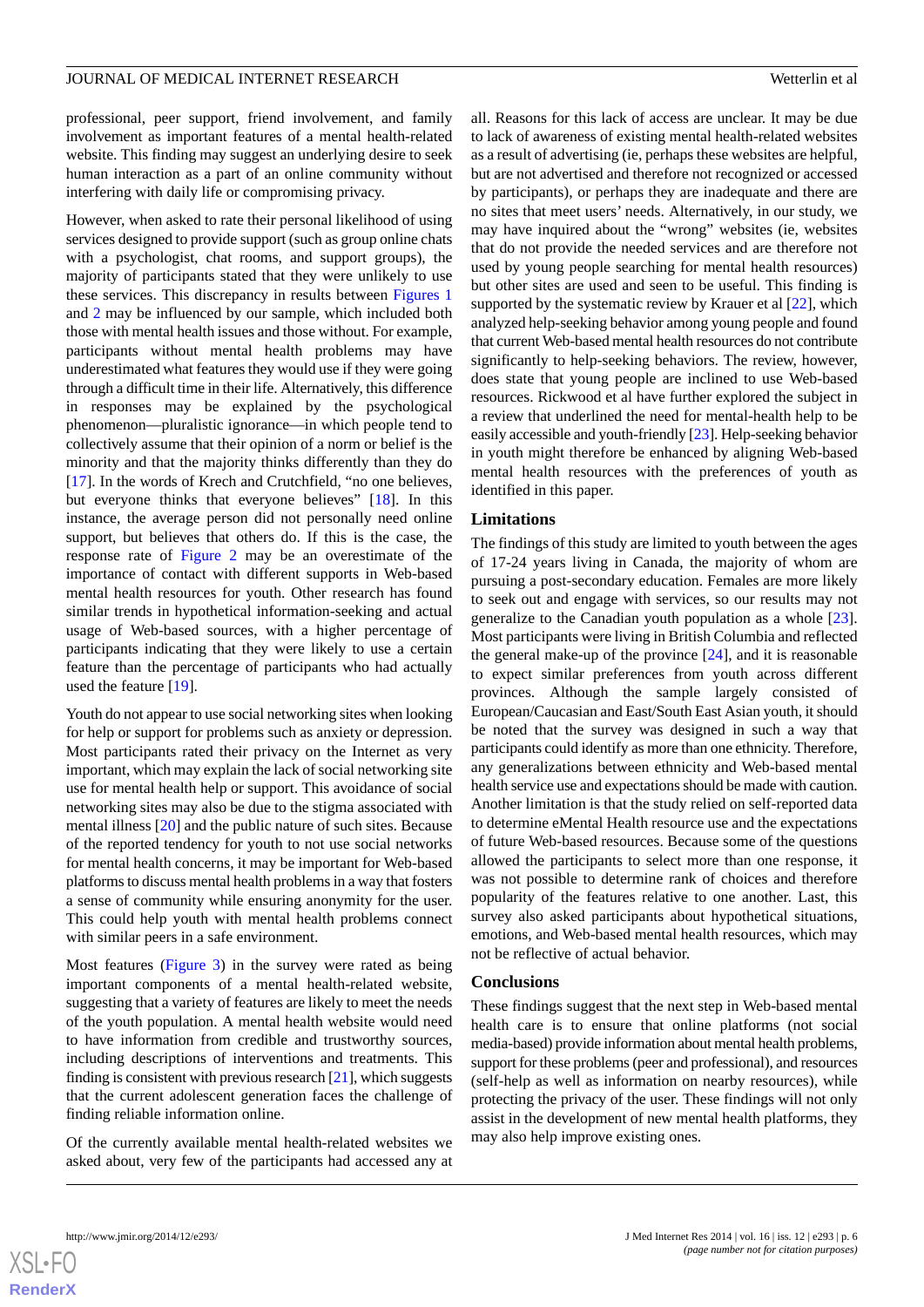# **Acknowledgments**

This study was funded by a grant from Bell's "Let's Talk" Initiative.

# **Conflicts of Interest**

The authors disclose affiliation with the freely available youth eMental health service "WalkAlong".

# <span id="page-6-0"></span>**References**

- <span id="page-6-1"></span>1. Canadian Internet Registration Authority. 2013. CIRA Factbook URL:<http://www.cira.ca/factbook/2013/index.html> [accessed 2014-03-03] [\[WebCite Cache ID 6No1w0ms8](http://www.webcitation.org/

                                                6No1w0ms8)]
- <span id="page-6-2"></span>2. Statistics Canada. 2012. Individual Internet use and e-commerce URL: [http://www.statcan.gc.ca/daily-quotidien/131028/](http://www.statcan.gc.ca/daily-quotidien/131028/dq131028a-eng.pdf) [dq131028a-eng.pdf](http://www.statcan.gc.ca/daily-quotidien/131028/dq131028a-eng.pdf) [accessed 2013-11-21] [[WebCite Cache ID 6LIuagwfN](http://www.webcitation.org/

                                                6LIuagwfN)]
- <span id="page-6-3"></span>3. Steeves, Valerie. MediaSmarts. 2014. Young Canadians in a wired world, phase III: life online URL: [http://mediasmarts.](http://mediasmarts.ca/sites/mediasmarts/files/pdfs/publication-report/full/YCWWIII_Life_Online_FullReport_2.pdf) [ca/sites/mediasmarts/files/pdfs/publication-report/full/YCWWIII\\_Life\\_Online\\_FullReport\\_2.pdf](http://mediasmarts.ca/sites/mediasmarts/files/pdfs/publication-report/full/YCWWIII_Life_Online_FullReport_2.pdf) [accessed 2014-10-10] [[WebCite Cache ID 6TDzjJ6uL](http://www.webcitation.org/

                                                6TDzjJ6uL)]
- <span id="page-6-4"></span>4. Statistics Canada. 2010. Individual and household Internet use URL: [http://www.statcan.gc.ca/tables-tableaux/sum-som/](http://www.statcan.gc.ca/tables-tableaux/sum-som/l01/cst01/comm29a-eng.htm) [l01/cst01/comm29a-eng.htm](http://www.statcan.gc.ca/tables-tableaux/sum-som/l01/cst01/comm29a-eng.htm) [accessed 2013-11-20] [\[WebCite Cache ID 6LIuiTHO3\]](http://www.webcitation.org/

                                                6LIuiTHO3)
- <span id="page-6-5"></span>5. Mental Health Commission of Canada. 2012. Issue: e-Mental health URL: [http://www.mentalhealthcommission.ca/English/](http://www.mentalhealthcommission.ca/English/issues/e-mental-health?routetoken=a811a0064f3e820a2b5a21aadec14b4e&terminitial=131) [issues/e-mental-health?routetoken=a811a0064f3e820a2b5a21aadec14b4e&terminitial=131](http://www.mentalhealthcommission.ca/English/issues/e-mental-health?routetoken=a811a0064f3e820a2b5a21aadec14b4e&terminitial=131) [accessed 2013-11-21] [[WebCite](http://www.webcitation.org/

                                                6LIuslbyl) [Cache ID 6LIuslbyl\]](http://www.webcitation.org/

                                                6LIuslbyl)
- <span id="page-6-6"></span>6. Barak A, Hen L, Boniel-Nissim M, Shapira N. A comprehensive review and a meta-analysis of the effectiveness of Internet-based psychotherapeutic interventions. Journal of Technology in Human Services 2008 Jul 03;26(2-4):109-160. [doi: [10.1080/15228830802094429](http://dx.doi.org/10.1080/15228830802094429)]
- <span id="page-6-7"></span>7. Stinson J, Wilson R, Gill N, Yamada J, Holt J. A systematic review of internet-based self-management interventions for youth with health conditions. J Pediatr Psychol 2009 Jun;34(5):495-510 [[FREE Full text](http://jpepsy.oxfordjournals.org/cgi/pmidlookup?view=long&pmid=19029142)] [doi: [10.1093/jpepsy/jsn115](http://dx.doi.org/10.1093/jpepsy/jsn115)] [Medline: [19029142](http://www.ncbi.nlm.nih.gov/entrez/query.fcgi?cmd=Retrieve&db=PubMed&list_uids=19029142&dopt=Abstract)]
- <span id="page-6-8"></span>8. Statistics Canada. 2013. Mental and substance use disorders in Canada URL: [http://www.statcan.gc.ca/pub/82-624-x/](http://www.statcan.gc.ca/pub/82-624-x/2013001/article/11855-eng.pdf) [2013001/article/11855-eng.pdf](http://www.statcan.gc.ca/pub/82-624-x/2013001/article/11855-eng.pdf) [accessed 2013-11-21] [[WebCite Cache ID 6LIuydERb\]](http://www.webcitation.org/

                                                6LIuydERb)
- <span id="page-6-10"></span><span id="page-6-9"></span>9. Kessler RC, Berglund P, Demler O, Jin R, Merikangas KR, Walters EE. Lifetime prevalence and age-of-onset distributions of DSM-IV disorders in the National Comorbidity Survey Replication. Arch Gen Psychiatry 2005 Jun;62(6):593-602. [doi: [10.1001/archpsyc.62.6.593\]](http://dx.doi.org/10.1001/archpsyc.62.6.593) [Medline: [15939837\]](http://www.ncbi.nlm.nih.gov/entrez/query.fcgi?cmd=Retrieve&db=PubMed&list_uids=15939837&dopt=Abstract)
- <span id="page-6-11"></span>10. Cheung AH, Dewa CS. Mental health service use among adolescents and young adults with major depressive disorder and suicidality. Can J Psychiatry 2007 Apr;52(4):228-232. [Medline: [17500303\]](http://www.ncbi.nlm.nih.gov/entrez/query.fcgi?cmd=Retrieve&db=PubMed&list_uids=17500303&dopt=Abstract)
- <span id="page-6-12"></span>11. Marcus MA, Westra HA, Eastwood JD, Barnes KL, Mobilizing Minds Research Group. What are young adults saying about mental health? An analysis of Internet blogs. J Med Internet Res 2012 Jan;14(1):e17 [\[FREE Full text\]](http://www.jmir.org/2012/1/e17/) [doi: [10.2196/jmir.1868](http://dx.doi.org/10.2196/jmir.1868)] [Medline: [22569642](http://www.ncbi.nlm.nih.gov/entrez/query.fcgi?cmd=Retrieve&db=PubMed&list_uids=22569642&dopt=Abstract)]
- <span id="page-6-13"></span>12. Canadian Institutes of Health Research. 2013. About e-Health innovations URL:<http://www.cihr-irsc.gc.ca/e/47345.html> [accessed 2014-03-05] [\[WebCite Cache ID 6NqxUicR3](http://www.webcitation.org/

                                                6NqxUicR3)]
- <span id="page-6-14"></span>13. Schneider J, Sarrami Foroushani P, Grime P, Thornicroft G. Acceptability of online self-help to people with depression: users' views of MoodGYM versus informational websites. J Med Internet Res 2014 Mar;16(3):e90 [[FREE Full text](http://www.jmir.org/2014/3/e90/)] [doi: [10.2196/jmir.2871](http://dx.doi.org/10.2196/jmir.2871)] [Medline: [24681717](http://www.ncbi.nlm.nih.gov/entrez/query.fcgi?cmd=Retrieve&db=PubMed&list_uids=24681717&dopt=Abstract)]
- <span id="page-6-15"></span>14. Drost LM, Cuijpers P, Schippers GM. Developing an interactive website for adolescents with a mentally ill family member. Clin Child Psychol Psychiatry 2011 Jul;16(3):351-364. [doi: [10.1177/1359104510366281](http://dx.doi.org/10.1177/1359104510366281)] [Medline: [20980365](http://www.ncbi.nlm.nih.gov/entrez/query.fcgi?cmd=Retrieve&db=PubMed&list_uids=20980365&dopt=Abstract)]
- <span id="page-6-16"></span>15. Lenhart A, Purcell K, Smith A, Zickuhr K. Pew Internet & American Life Project. 2010 Feb 03. Social media & mobile internet use among teens and young adults URL: [http://www.pewinternet.org/files/old-media/](http://www.pewinternet.org/files/old-media//Files/Reports/2010/PIP_Social_Media_and_Young_Adults_Report_Final_with_toplines.pdf) [/Files/Reports/2010/PIP\\_Social\\_Media\\_and\\_Young\\_Adults\\_Report\\_Final\\_with\\_toplines.pdf](http://www.pewinternet.org/files/old-media//Files/Reports/2010/PIP_Social_Media_and_Young_Adults_Report_Final_with_toplines.pdf) [accessed 2014-12-01] [[WebCite Cache ID 6UVNyvNGv\]](http://www.webcitation.org/

                                                6UVNyvNGv)
- <span id="page-6-18"></span><span id="page-6-17"></span>16. Harris Interactive. Rochester, New York; 2008. Mental health treatment: it's commonly accepted yet not so easy to obtain or understand URL: [http://www.harrisinteractive.com/NewsRoom/PressReleases/tabid/446/ctl/ReadCustom%20Default/](http://www.harrisinteractive.com/NewsRoom/PressReleases/tabid/446/ctl/ReadCustom%20Default/mid/1506/ArticleId/311/Default.aspx) [mid/1506/ArticleId/311/Default.aspx](http://www.harrisinteractive.com/NewsRoom/PressReleases/tabid/446/ctl/ReadCustom%20Default/mid/1506/ArticleId/311/Default.aspx) [accessed 2013-11-21] [\[WebCite Cache ID 6LIv4Ekw4\]](http://www.webcitation.org/

                                                6LIv4Ekw4)
- <span id="page-6-19"></span>17. Katz D, Allport FH, Jeness MB. Students' Attitudes: A report of the Syracuse University reaction study. Syracuse, New York: The Craftsman Press; 1931.
- 18. Krech D, Crutchfield RS, Ballachey EL. Theory and problems of social psychology. New York: McGraw-Hill; 1948.
- 19. Neal DM, Campbell AJ, Williams LY, Liu Y, Nussbaumer D. "I did not realize so many options are available": Cognitive authority, emerging adults, and e-mental health. Library & Information Science Research 2011 Jan;33(1):25-33. [doi: [10.1016/j.lisr.2010.07.015\]](http://dx.doi.org/10.1016/j.lisr.2010.07.015)
- 20. Eisenberg D, Downs MF, Golberstein E, Zivin K. Stigma and help seeking for mental health among college students. Med Care Res Rev 2009 Oct;66(5):522-541. [doi: [10.1177/1077558709335173\]](http://dx.doi.org/10.1177/1077558709335173) [Medline: [19454625\]](http://www.ncbi.nlm.nih.gov/entrez/query.fcgi?cmd=Retrieve&db=PubMed&list_uids=19454625&dopt=Abstract)